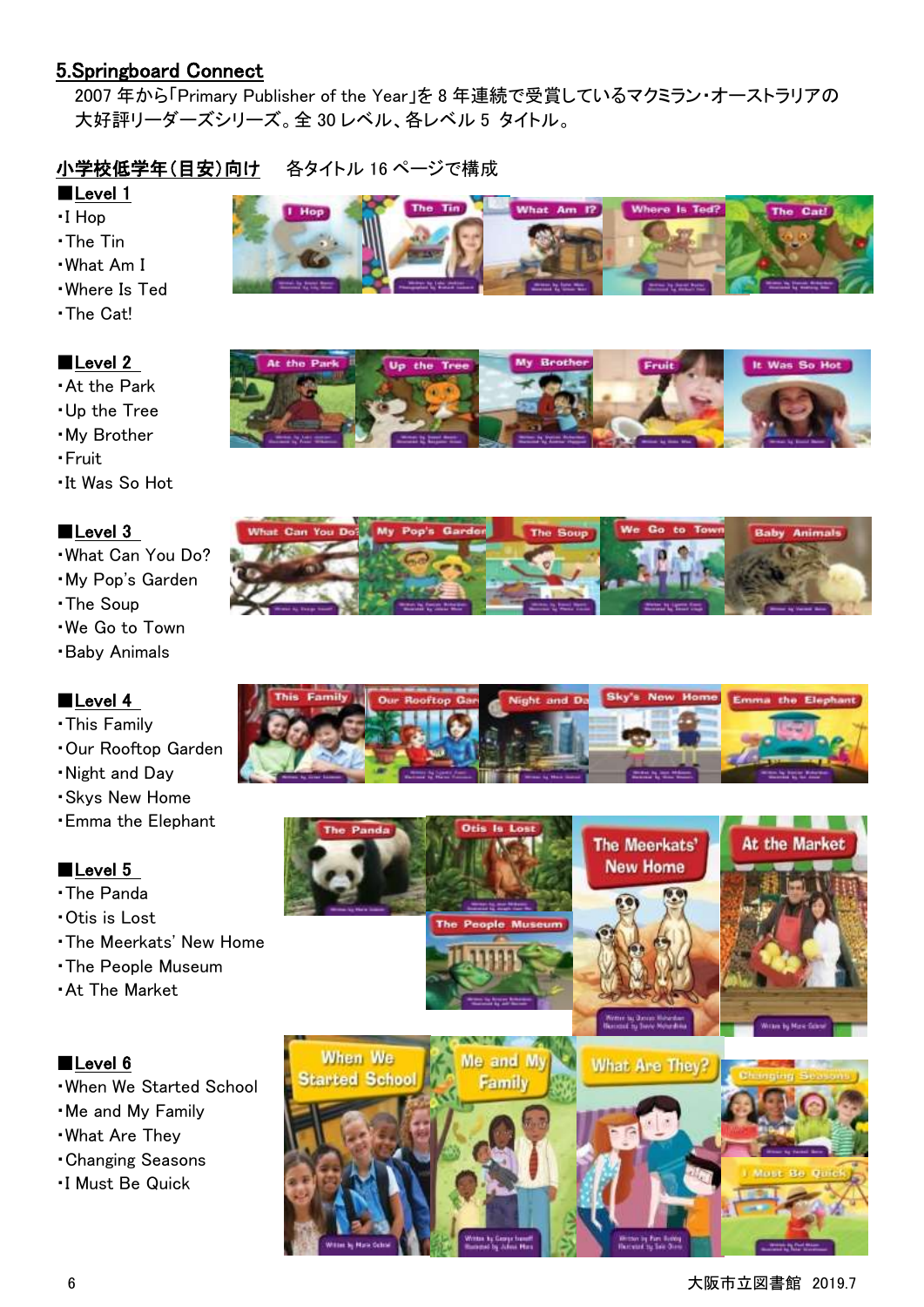#### ■Level 7

- ・Grandma Went to School
- ・The Shopping List
- ・Tigers
- ・The Ice Festival
- ・How Doctors Help

# ■Level 8

- ・Monsoon
- ・A Fun Day
- ・Making Things
- ・Special Days
- ・Make a Hat and a Mask



# 小学校中学年(目安)向け 各タイトル 16 ページで構成

#### ■Level 9

- ・The Monkeys Go Bananas
- ・The Bell Garden
- ・Cool Bananas
- ・Being Famous
- ・Fly, Baby Birds!



- ・Then and Now
- ・Hip-Hop!
- ・Sailing North
- ・Way to Go!
- ・Car Parts

- ・No Rules Day
- ・Counting Down
- ・Bigger and Smaller
- ・The Bamboo Family
- ・Desert Life







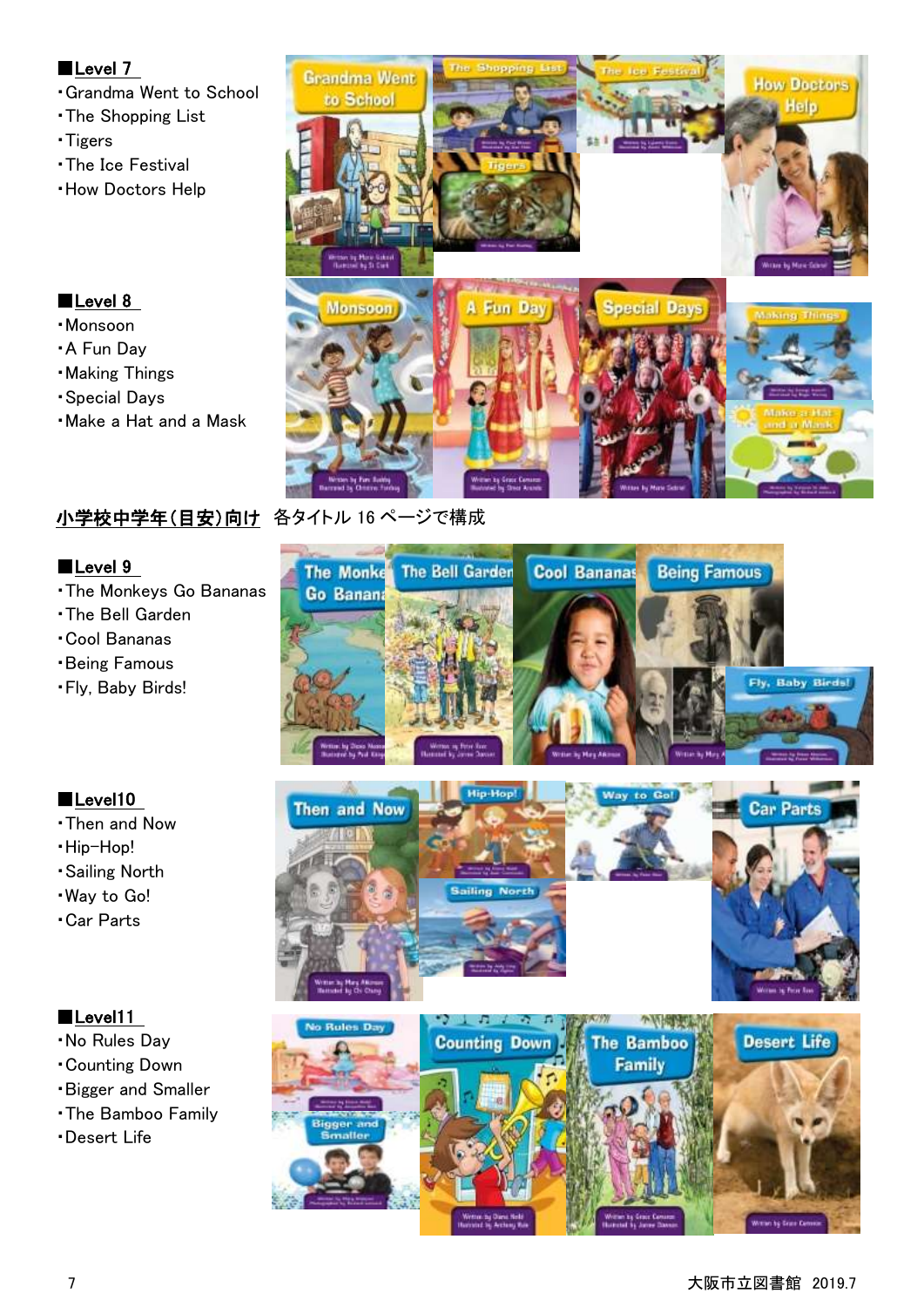## 小学校高学年(目安)向け 各タイトル 16 ページで構成。

- ■Level 12
- ・Big Day Out
- ・Trip Trouble
- ・Oily Feet
- ・The Day Sky
- ・Weather Tools

# ■Level 13

- ・A Star Named Jade
- ・Dear Penpal
- ・Insect Bodies
- ・The Cake Sale
- ・Jobs People Do

## ■Level 14

- ・The Ice Lantern
- ・Lost
- ・Life of a Butterfly
- ・The Lion City
- ・Food For All

## ■Level 15

- ・Magnet Boy
- ・Greedy Monkey
- ・The Eco Park
- ・Living on Earth
- ・Let's Celebrate

- ・Crazy Wheels Day
- ・Animals of the Coast
- ・The Green House
- ・Zara and the Band
- ・The Frozen Drink

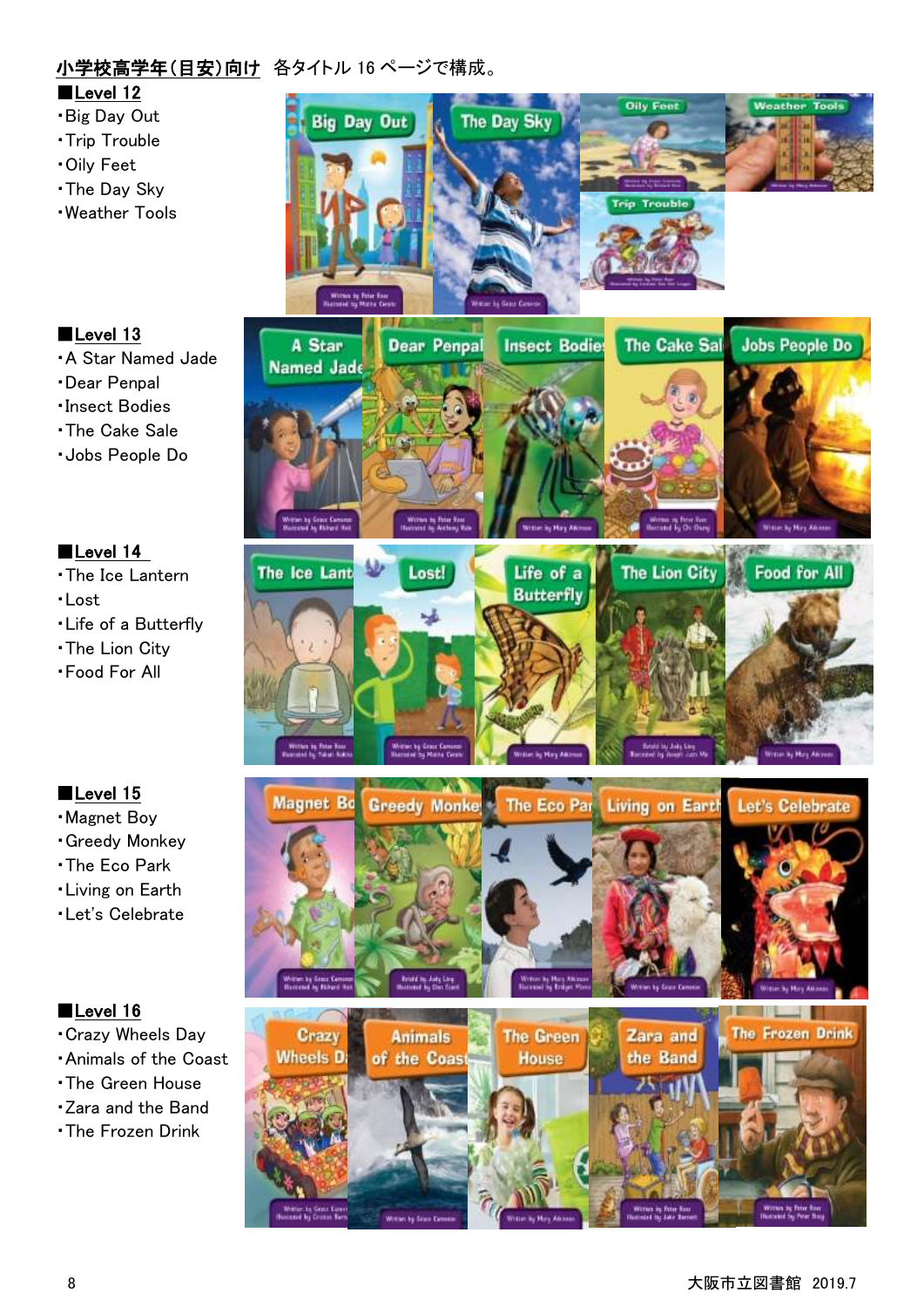# 小学校高学年(目安)向け 各タイトル 24 ページで構成。

#### ■Level 17

- ・Digger's Best Bone
- ・Fruit and Vegetables
- ・Honey From Hive to Home
- ・Our Earth

■Level18 ・One of a Kind ・The Real Prize

・Kakadu

・Getting to Work ・Making Paper

・Why Crow is Black



# 中学生(目安)向け 各タイトル 24 ページで構成

#### ■Level19

- ・Saving the Parrots
- ・Mum's New Mobile
- ・A World of Birds
- ・The Rainbow Serpent
- ・Creating a Cartoon

## ■Level 20

- ・Hush!
- ・At Home
- ・A Sticky Problem
- ・Great Landmarks
- ・Pen and Ink

- ・The Ducks of Dinsmore Park
- ・Snakes Alive!
- ・Where's Dad!
- ・Bug Catchers
- ・Living Around the World

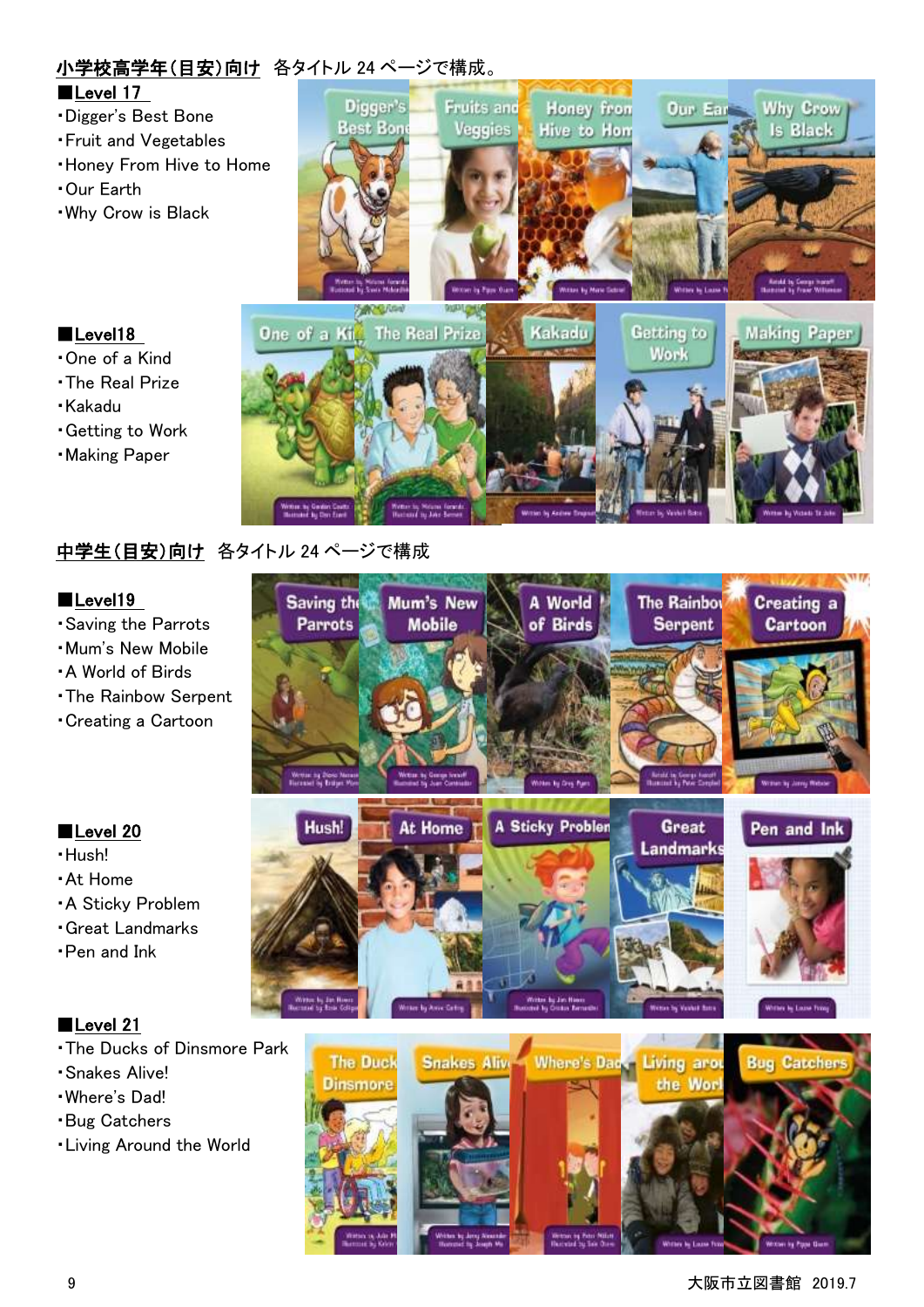#### ■Level 22

- ・Second-Hand Dog
- ・Simple Machines Work
- ・My Mum the Inventor
- ・A Frog's Life
- ・Health Online





#### ■Level 23

- ・Spencer's Blog
- ・The Reward
- ・Days to Remember
- ・Helping Each Other
- ・Ice Science

# 高校生(目安)向け 各タイトル 24 ページで構成

## ■Level24

- ・Giraffe Goes to Gibraltar
- ・Don't Sweat It
- ・Don't Trash It
- ・The New Year
- ・Hot, Cold and In Between



## ■Level 25

- ・The Lion Lights
- ・Chilly Dog!
- ・Heroes of the Wilderness
- ・The Great Christmas Island Red Crab Migration
- ・Birds and Pterosaurs

- ・A Crazy Day at the Museum
- ・Jiro Ono, Sushi Master
- ・Extinct and Almost Extinct
- ・Dynamic Dinosaurs
- ・What Jack Did Next